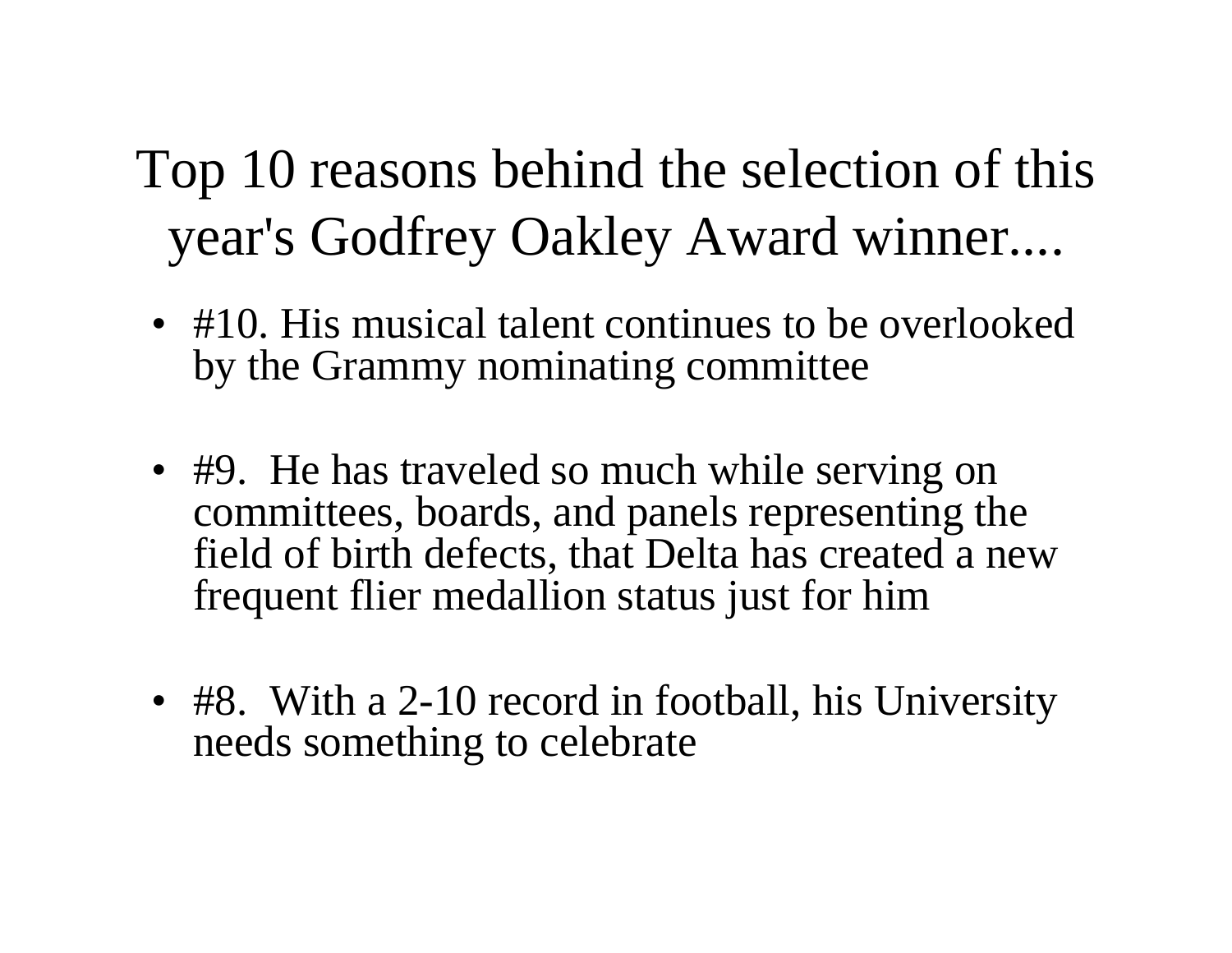## Top 10 reasons behind the selection of this year's Godfrey Oakley Award winner....

- #7. "He was linking, when linking wasn't cool"
- #6. With kids in college, the committee felt that the cash award would be helpful. Oh wait, there is no cash award? Nevermind....
- #5. He's collaborated with everyone in the Network, making it impossible to find an impartial opinion of him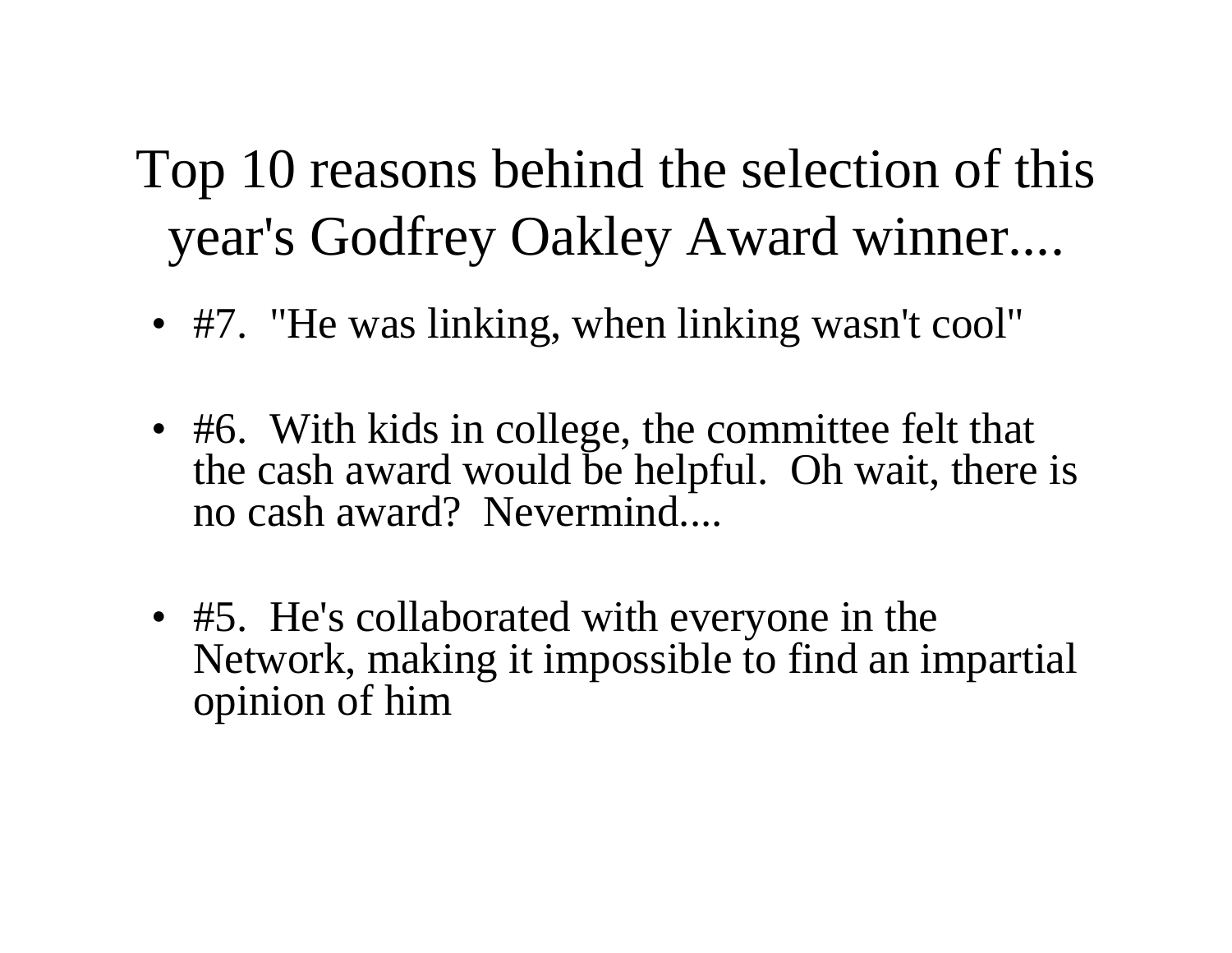- Top 10 reasons behind the selection of this year's Godfrey Oakley Award winner....
	- #4. If not selected this year, the committee was concerned that in the future we would have to print new copies of his extensive CV, resulting in deforestation, global warming, and the end of all life on Earth
	- #3. His name is an anagram for "bury risk: sell", which was felt to be a hidden Da Vinci code message about current economic conditions
	- #2. We've ran out of new things he can do around the Network, so this was all that was left...